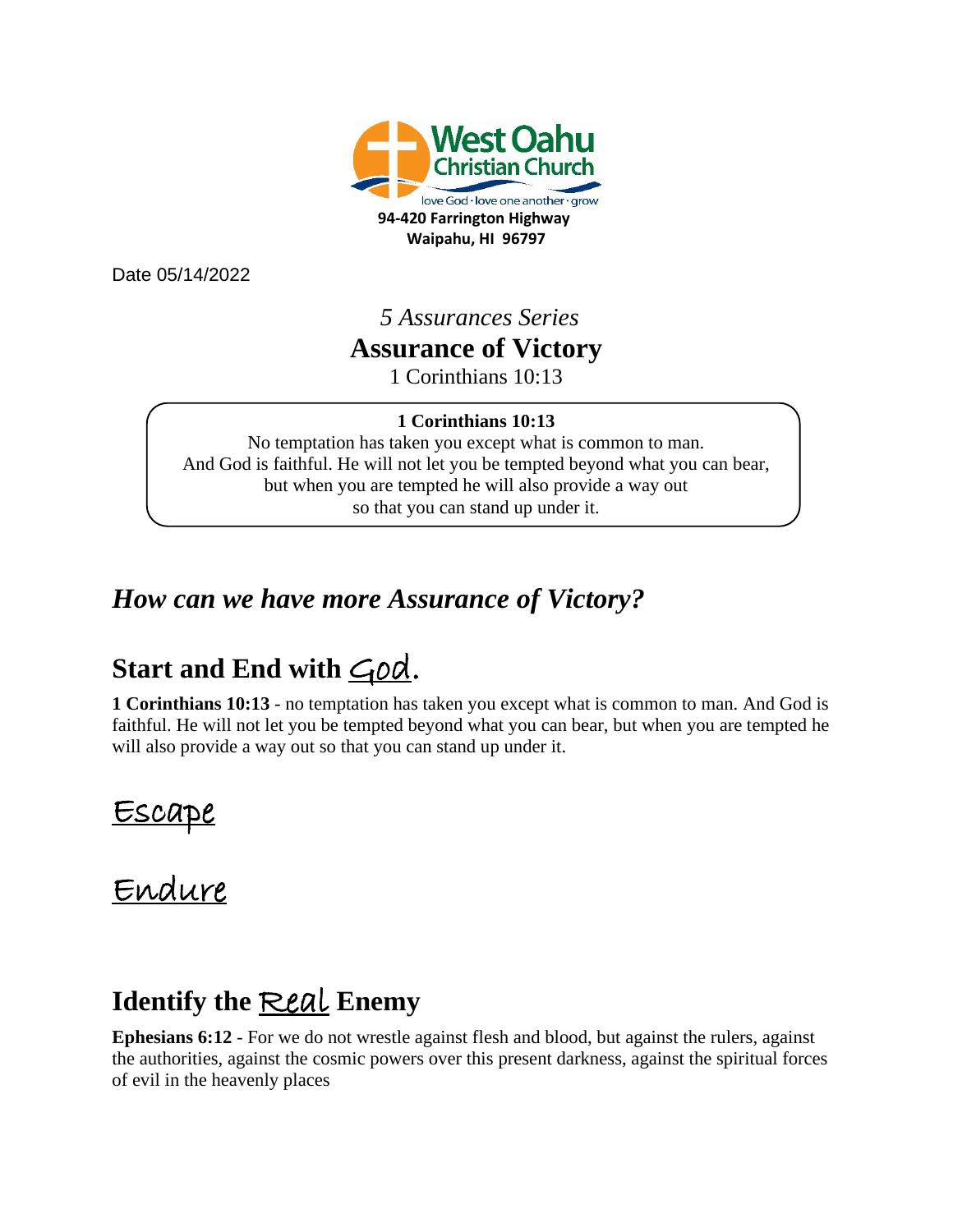# Identify the *Victories*.

# Behave

1 Timothy 5:1-2 do not rebuke an older man harshly, but exhort him as if he were your father, treat younger men as brothers, older women as mothers, and younger women and sisters, with absolute purity.

### Prepare

**Proverbs 22:3** A prudent man sees danger and takes refuge, but the simple keep going and suffer for it.

### Rest

**Mark 6:31** - Then, because so many people were coming and going that they did not even have a chance to eat, he said to them, "Come with me by yourselves to a quiet place and get some rest." 32 so they went away by themselves in a boat to a solitary place.

# Confide

**Galatians 6:2** – Bear one another's burdens, and in so doing you fulfill the law of Christ.

### Love

**1 Peter 4:8 -** Above all, love each other deeply, because love covers over a multitude of sins.

# **Remember** why **you are here.**

Get back  $UP$ .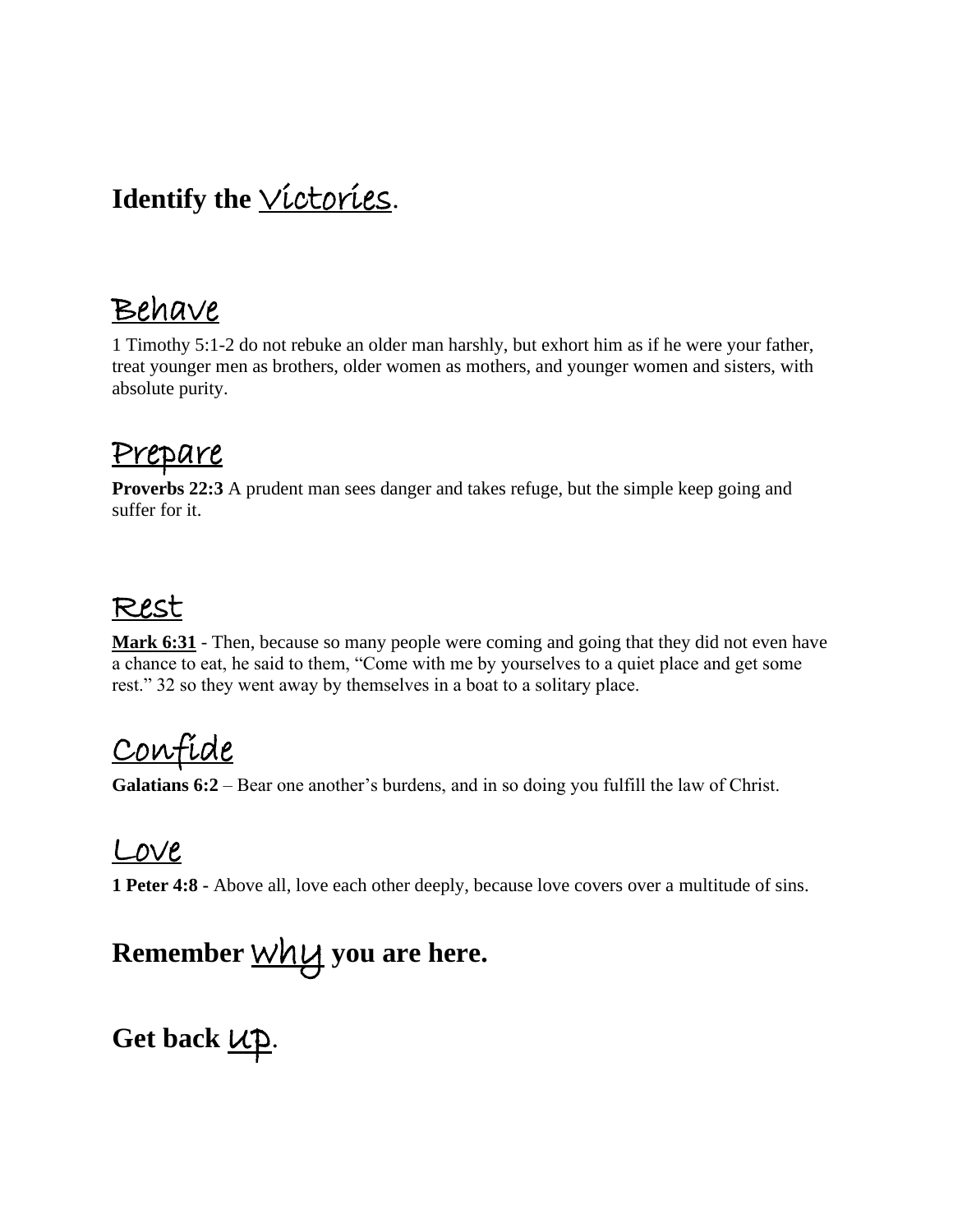### **Draw Close to Jesus.**

**Hebrews 4:16-17** - for we do not have a high priest who is unable to sympathize with our weaknesses, but we have one who has been tempted in every way, it was without sin. Let us then approach the throne of Greece with confidence so that we may receive mercy and find help in our time of need.

> *5 Assurances Series* **Assurance of Victory** 1 Corinthians 10:13

#### **1 Corinthians 10:13**

No temptation has taken you except what is common to man. And God is faithful. He will not let you be tempted beyond what you can bear, but when you are tempted he will also provide a way out so that you can stand up under it.

1 Corinthians 10:13 - incredibly powerful verse! Read Brief Exegesis The study does a really good job of examining the key points of temptation.

God has victory over temptation available. Praise the Lord! Thank You, Lord! But you need to participate with God.

But the word "victory" implies a battle. If you do not pay attention to the battle part, you will not have the victory.

Today I want to talk about the Assurance of Victory (Pray)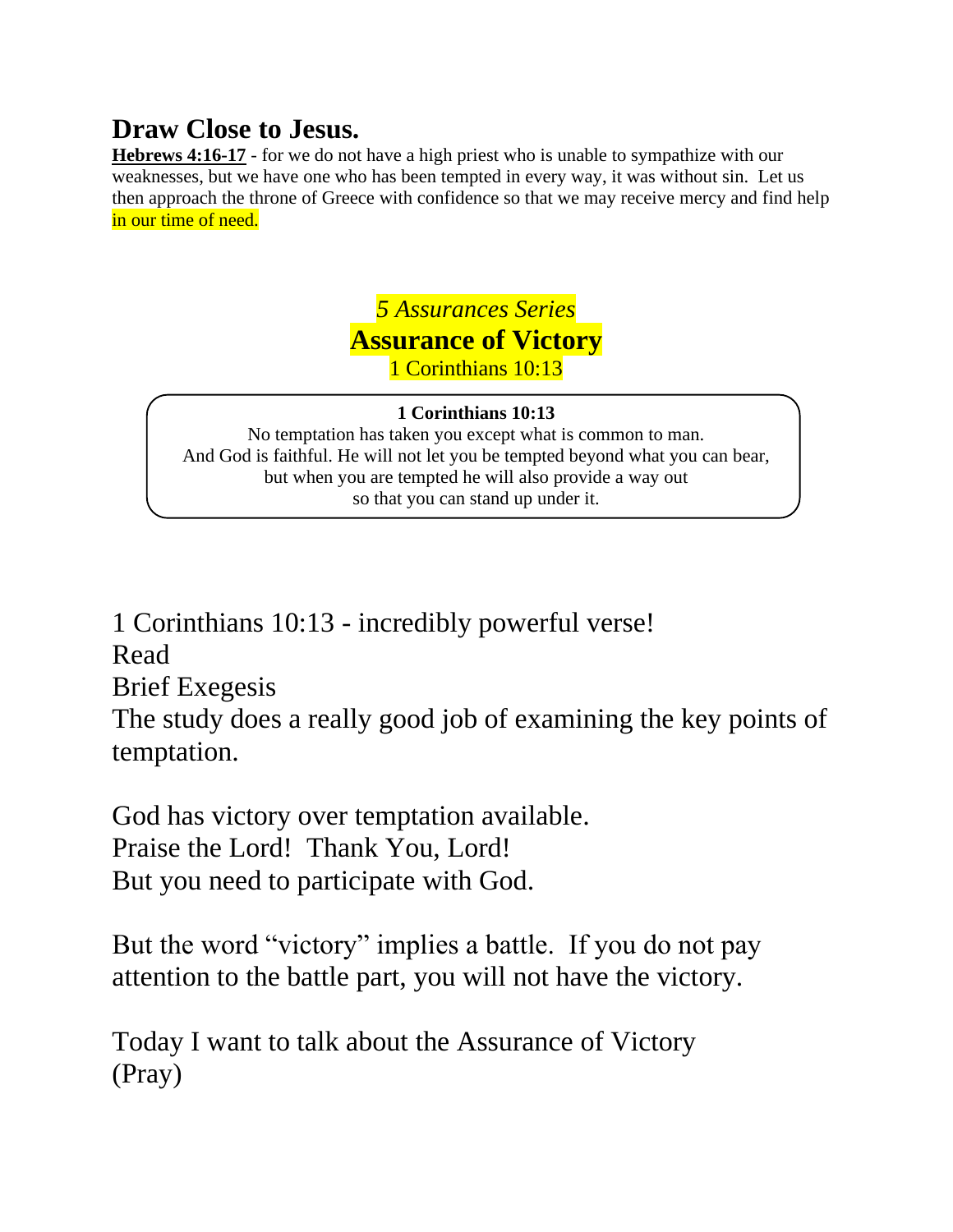Temptations  $-3$  general areas.

- **Matthew 4** Jesus' temptation in the desert Physical drives, Pride, Possessions
- **1 John 2:15-16** Physical drives, Possessions, Pride.

Common to us all – Physical, Possessions, Pride

**Dr. Rhoades** - sermon on overcoming anxiety. 20-something ways! The more tools in your toolbox, the better.

God gives us many different paths to Victory over Temptation. Like the Assurance of Salvation and the Assurance of Answered Prayer, the Assurance of Victory is not a slam dunk. The level of your assurance will vary depending on your response.

Pastoral Perspectives, not Theological Perspective

*How can we have more Assurance of Victory?*

## **Start and End with God.**

**1 Corinthians 10:13** - no temptation has taken you except what is common to man. And God is faithful. He will not let you be tempted beyond what you can bear, but when you are tempted he will also provide a way out so that you can stand up under it.

God is there every step of the way.

**Escape** if you can. Gambling addiction. Alcohol.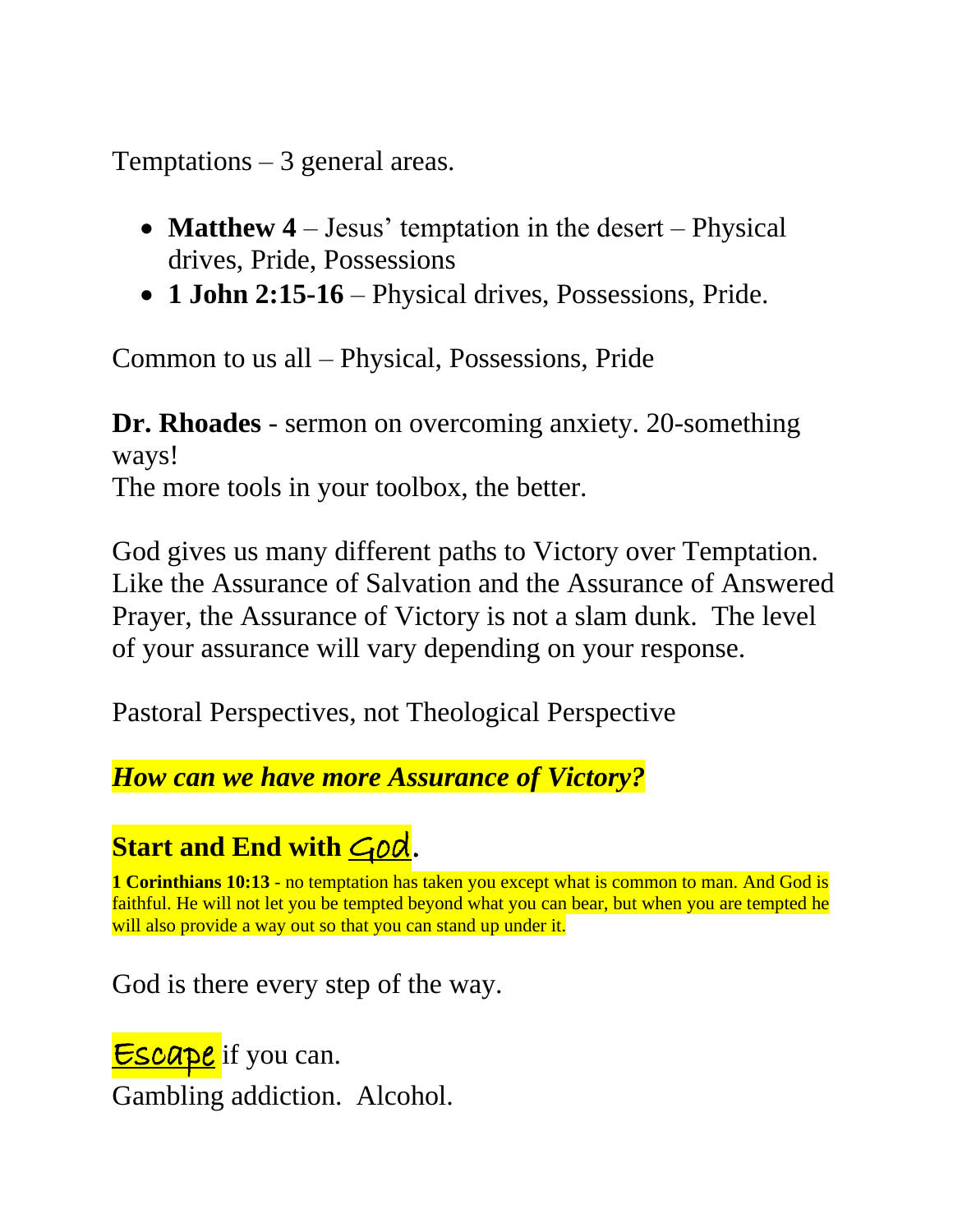Can you escape all of these? Not forever.

Bear it, stand up under it. (allow some temptation)

But you often will not be able to just escape.

**Endure** temptation if you can - it's what Jesus did.

This is something most Bible studies miss about Jesus's temptations.

He had to endure temptation, but not be overcome by it. Lots of Temptations are part of life. We must accept it and endure it.

## **Identify the** Real **Enemy**

**Ephesians 6:12** - For we do not wrestle against flesh and blood, but against the rulers, against the authorities, against the cosmic powers over this present darkness, against the spiritual forces of evil in the heavenly places

Who are you fighting, anyway?

We think the problem is the other person or the circumstance. It's really not.

But when we fight the wrong battle, we feel justified in our bitterness, justified for our rage and anger, justified for our brawling and slander, and justified for our malice.

But when you fight the right battle, you fight for the other person against Satan. You and the other person are on the same side fighting our common foe, our true foe.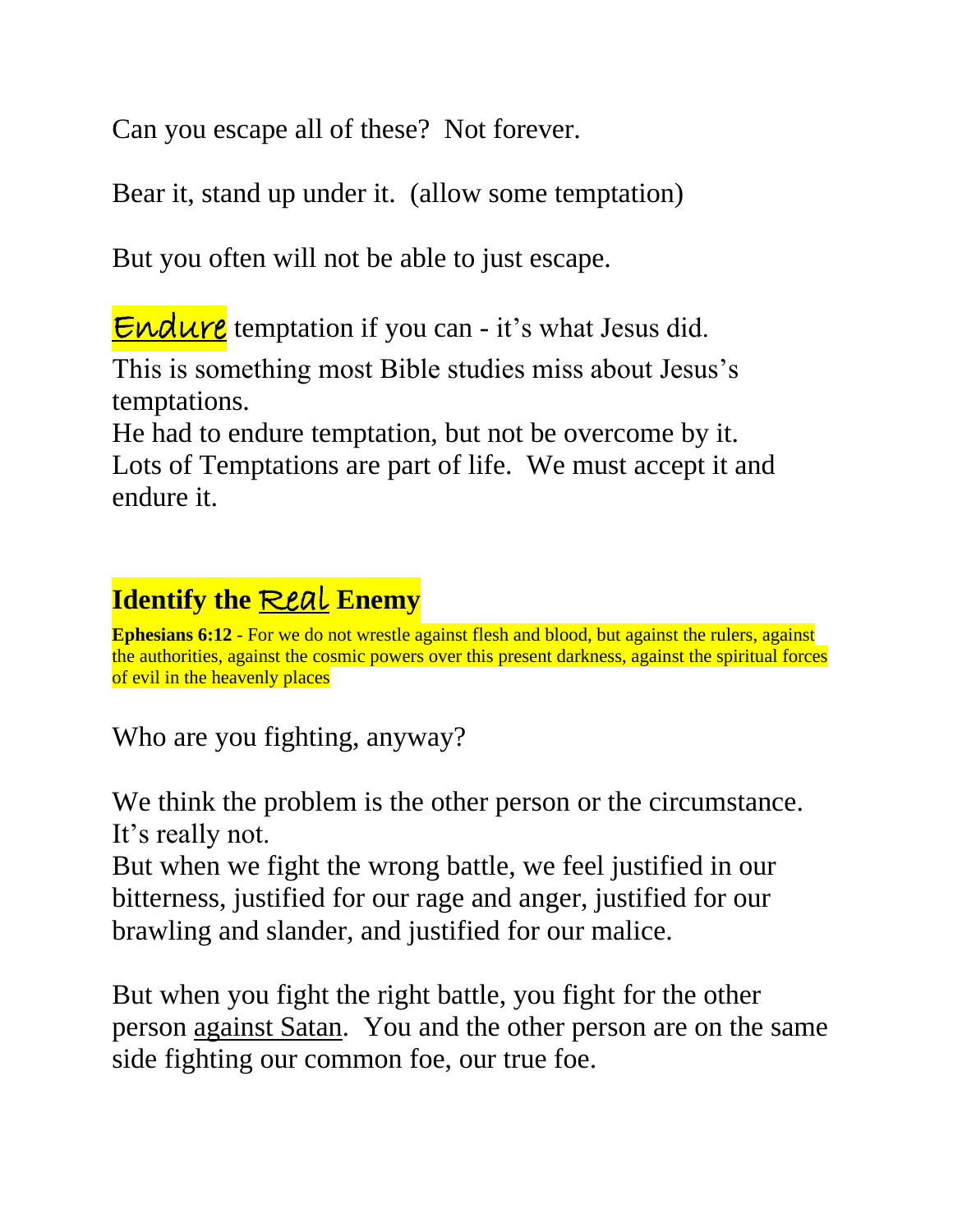And as Long as we fight the wrong battle, we will aim for victory in the wrong realm. You might actually win the victory in the wrong realm, and be defeated in the real battle.

Jesus says don't do the eye-for-eye, tooth-for-tooth battle. He says to **bless** and **pray** for your enemy. **Feed** your enemy, give him something to **drink**.

- **Wives**, when you discover pornography on your husband's phone, you will be *tempted* to say your husband is the enemy. or do you battle Satan in prayer? You will attack your husband instead of praying for him
- **Husbands**, when your wives get angry at you for no apparent reason, you will be *tempted* to demonize your wife rather than Satan. You will attack your wife instead of praying for er.
- When you see **racial prejudice** in the world, You will be *tempted* to demonize the other race rather than Satan. You will attack the other race rather than praying for them.
- When your **friend betrays you**, you will be *tempted* to demonize your friend rather than Satan. You will attack your friend rather than praying for him or her.

So Identify the Real Enemy

# **Identify the Victories.**

(Speaking pastorally, not theologically) One of your temptations will be to focus on your failures.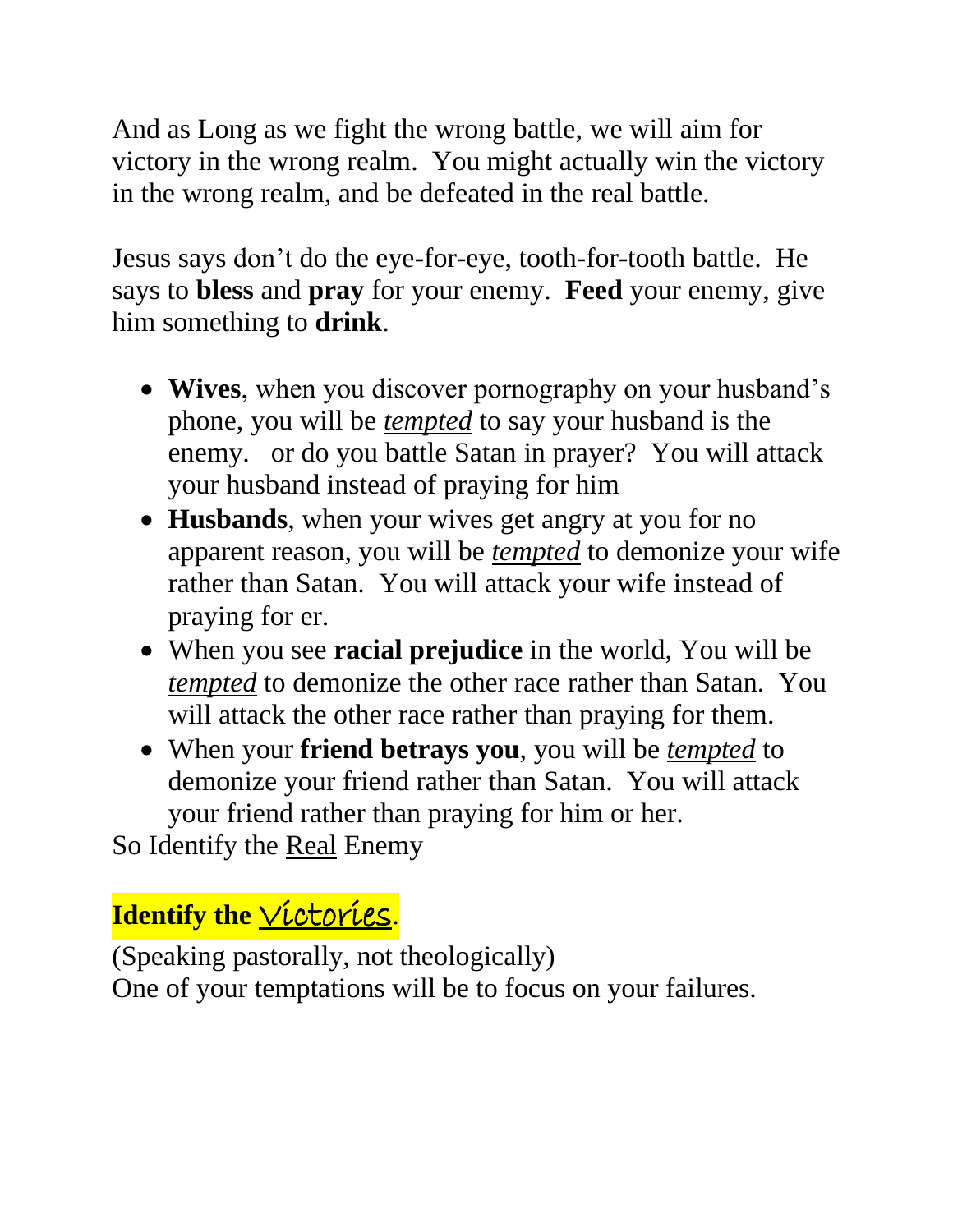The reality is, your life is a combination of countless victories and defeats. Satan would want you to focus on defeats to render you ineffective, and keep you defeated.

If you see yourself as having overcome many temptations, you will see the next temptation as something you can also overcome. The temptation will still be very difficult, but your attitude will be that, with God's help, I can overcome this temptation too!

Identify …

- the many times you didn't chase after women.
- apology and forgiveness restored relationships.
	- o Think of how rewarding that reconciliation was.
- you were kind to your enemy blessed, prayed, fed. Treat them with honor, respect, as better than yourself.
	- o Think of how satisfying it felt to take the high road.
- Said "No" to your passions and served others instead. **Illus**: someone did not eat for 3 days.

Build on these victories!

**Behave** rightly through temptation if you can.

1 Timothy 5:1-2 do not rebuke an older man harshly, but exhort him as if he were your father, treat younger men as brothers, older women as mothers, and younger women and sisters, with absolute purity.

I've never heard any sermon on this before, but I think I need to say it.

"Treat" is behavior.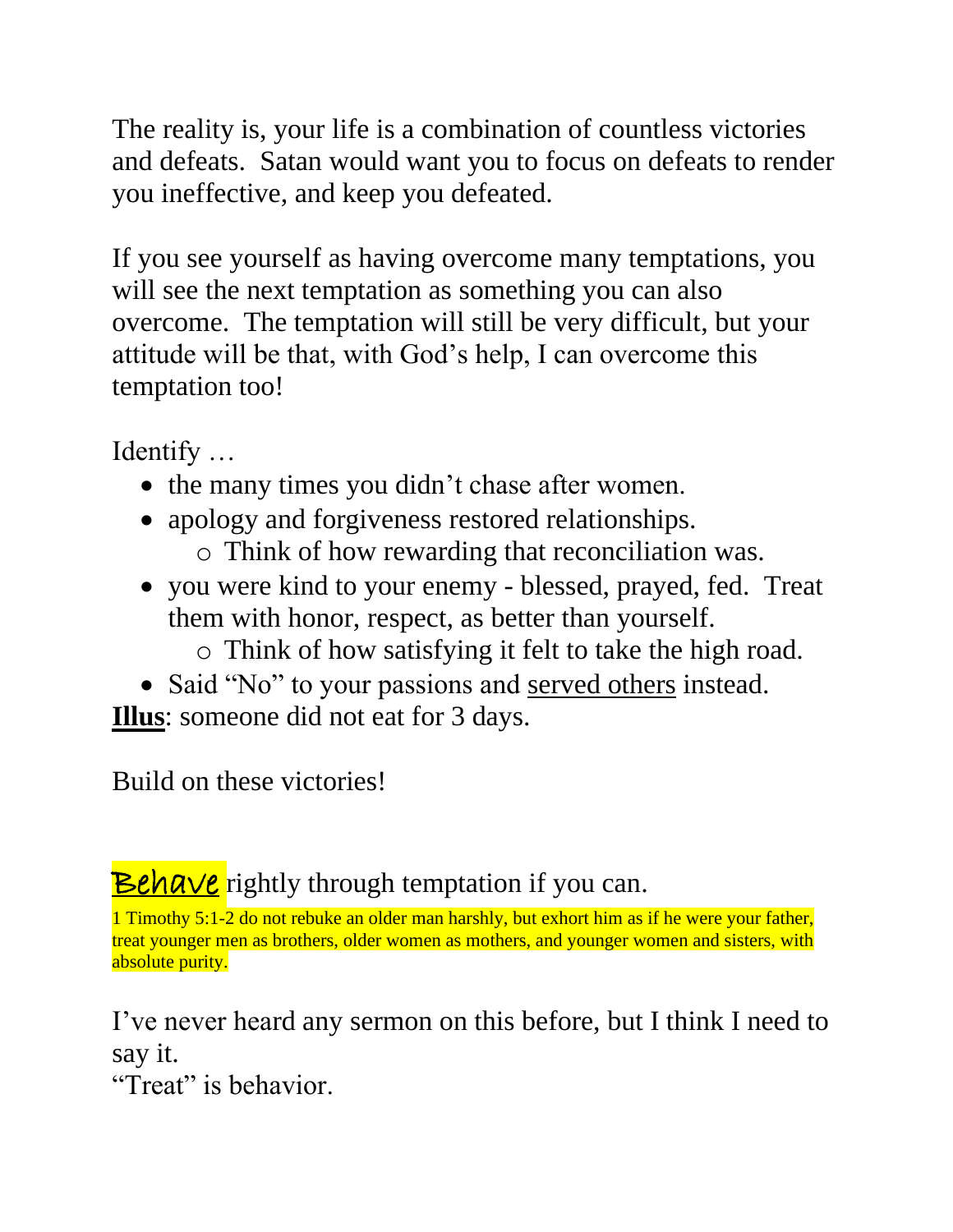Behavior is a type of Victory.

To treat with respect and honor is a BIG part of victory over temptation.

You will face temptations at work, at pot lucks, family reunions, on the road. And yes, at church.

You will be tempted

- to let **gossip** to *steal* another person's reputation and honor.
- with **attractions to people**.
- to **accuse** and **judge** superficially because if *feels* good.

Behave means **use self-control** to do that which **God wants**.

**Prepare** for temptation if you can.

**Proverbs 22:3** A prudent man sees danger and takes refuge, but the simple keep going and suffer for it.

A big part of victory! - Mentally, Spiritually, Emotionally.

- Know yourself vulnerabilities (personality, temperament)
- Know others. Know your circumstance.
- Know the  $situation$  expectations.

Much of falling into temptation has to do with expectation. Get to know how people are. When you get to know them, people are pretty predictable. And some people should come with a warning label!

**Illus**: Body armor.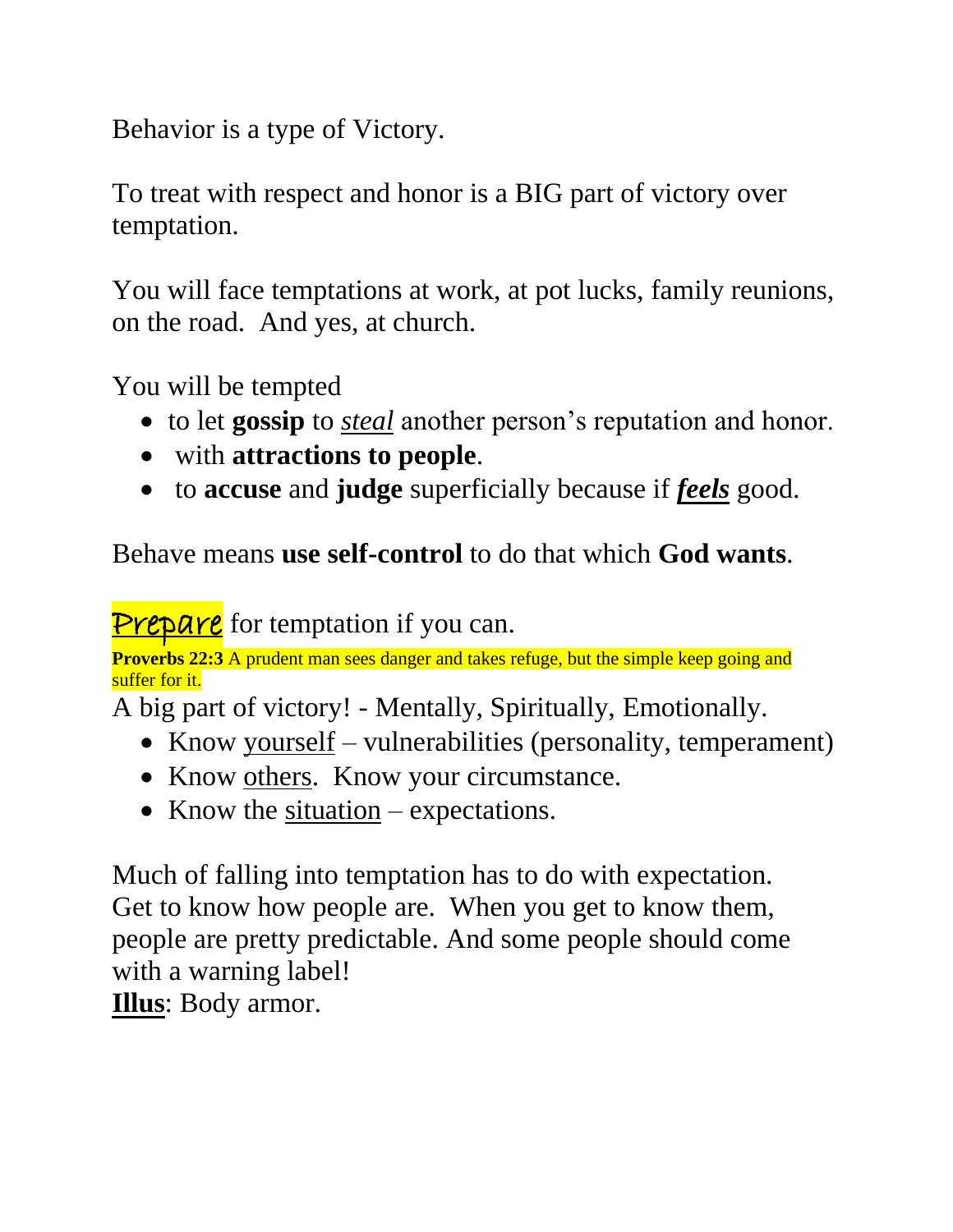**Rest** if you can. Fatigue makes you vulnerable to temptations.

**Mark 6:31** - Then, because so many people were coming and going that they did not even have a chance to eat, he said to them, "Come with me by yourselves to a quiet place and get some rest." 32 so they went away by themselves in a boat to a solitary place.

If you're …

- *exhausted* you will be more easily tempted to snap and lose your temper.
- *fatigued* you will feel a stronger temptation to get a dopamine hit by shopping for something looking at pornography.
- *stressed*, you will be more tempted to hit the bottle to calm down.

Intentional rest is a much better solution.

Confide if you can.

**Galatians 6:2** – Bear one another's burdens, and in so doing you fulfill the law of Christ.

One kind of unbearable burden is the torment of temptation. God uses others to strengthen you. From time to time I will receive a phone call out of the blue from a person who says they need prayer. Sometimes they need it *now*. Sometimes for something coming up.

Temptation loses its power when you can confess it to a confidant.

That's why I talk and confess my temptations to my Counselor, Spiritual Director and Accountability Group.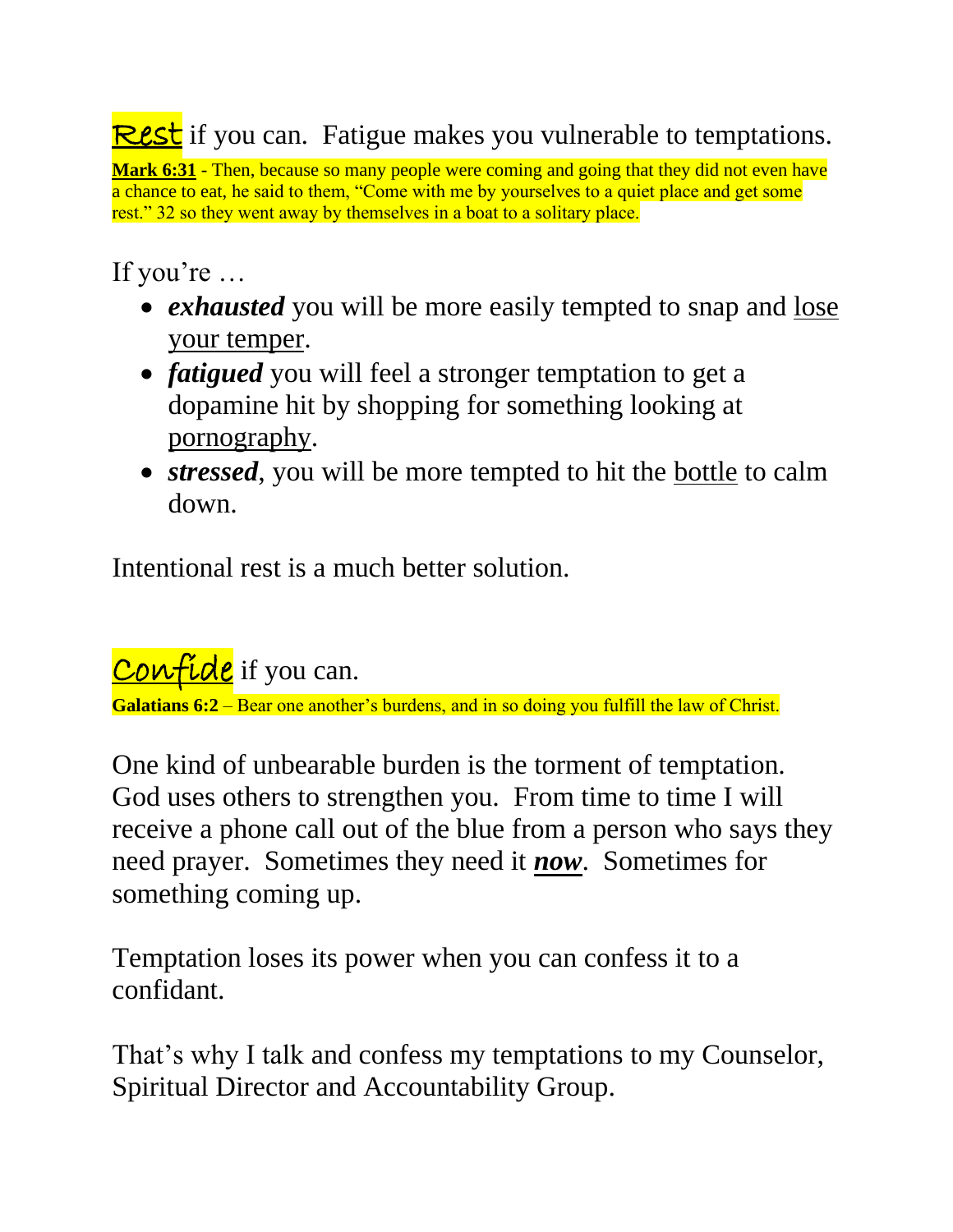When you can confide in somebody, you know this person is for you, on your side, will cheer for you, pray for you, and will be there for you. That is enormously empowering. And unexpectedly, in your confidant you find someone who understands all the stuff you just shared with him or her.

**Love** if you can. **1 Peter 4:8 -** Above all, love each other deeply, because love covers over a multitude of sins.

Love replaces and washes corrupt hearts. Love not only covers over a multitude of sins. Love also changes your view of temptation.

Love completely changes your focus!

Are you angry at the person? Love them. Are you lusting for person? Love them.

Why is love so powerful?

Because Love is not about what the other person does or feels, but it's about what you do and feel. **Love** *puts you in control*. Did you get that?

Love puts you in control!

Love is always solution-oriented, never victim oriented. You might have been a victim, but God has a solution. It is love.

**Remember** why **you are here.**

- Your Victory has a testimony and bears fruit. So does your sin.
- Temptation is the space between Victory and Sin.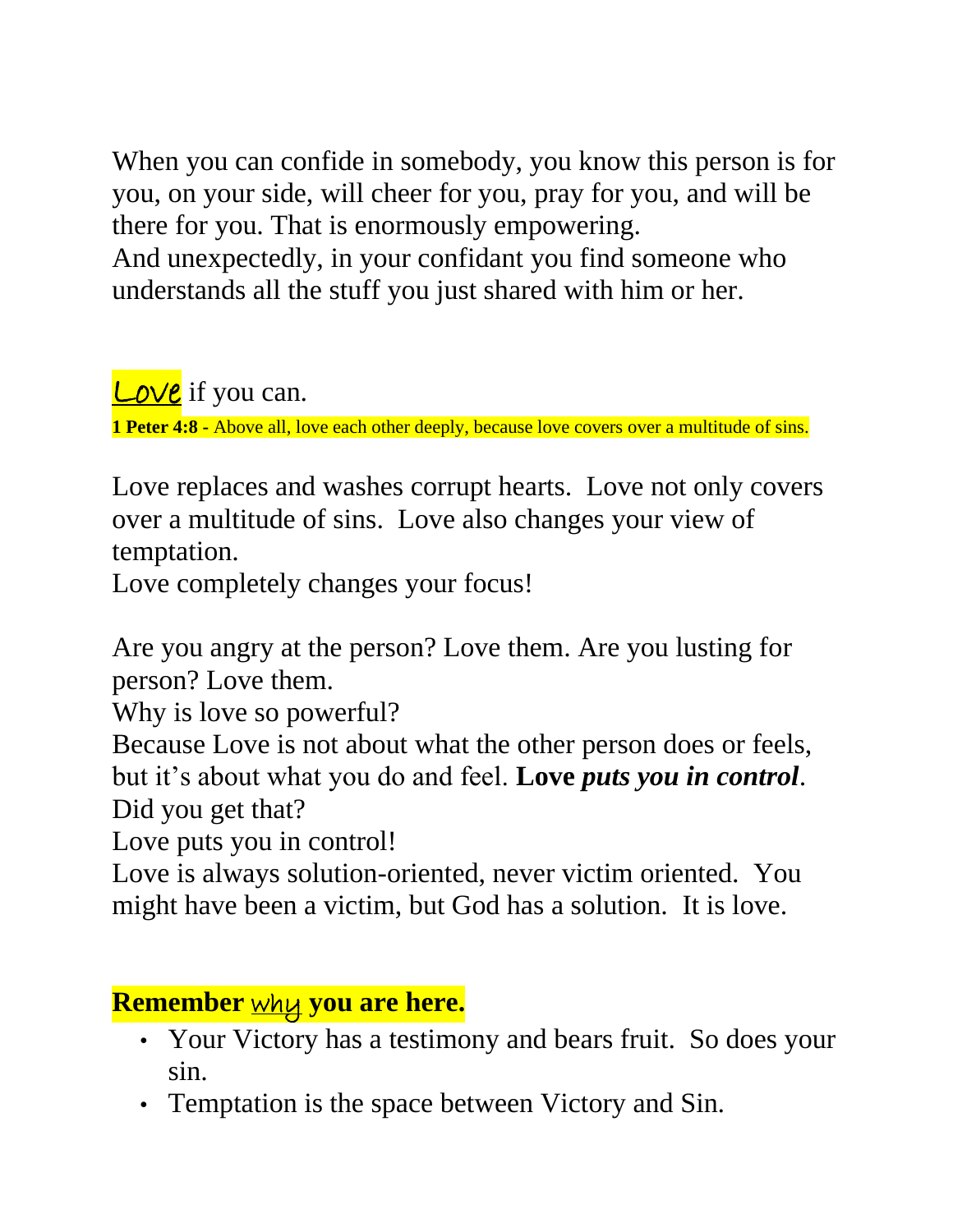- In that space, remember why you are here.
- *Your example* …
	- tells the man trapped in *fits of rage* that he too can have the Victory.
	- tells the woman trapped by *bitter resentment* that she too can have the Victory.
	- Tells the *substance addict* that they too can have the Victory.
- You believed a man hanging on a cross when He told you your taking up your cross will be worth it … for eternity.

**Get back**  $\mu p$  if you can.

Despite all our efforts to never sin, we will sin. In a way you need to make peace with that.

Not make peace with sin but make peace with your failure. Get back up. Confess your sin, let Jesus purify you completely.

But that's okay. God's grace is sufficient for me.

That Jesus wash you clean. Receive his forgiveness. We will talk more about forgiveness next week.

He knows. He strengthens. He draws near, not turns away. **Hebrews 4:16-17** - for we do not have a high priest who is unable to sympathize with our weaknesses, but we have one who has been tempted in every way, it was without sin. Let us then approach the throne of Greece with confidence so that we may receive mercy and find help in our time of need.

**Draw Close to Jesus.** Quickly.